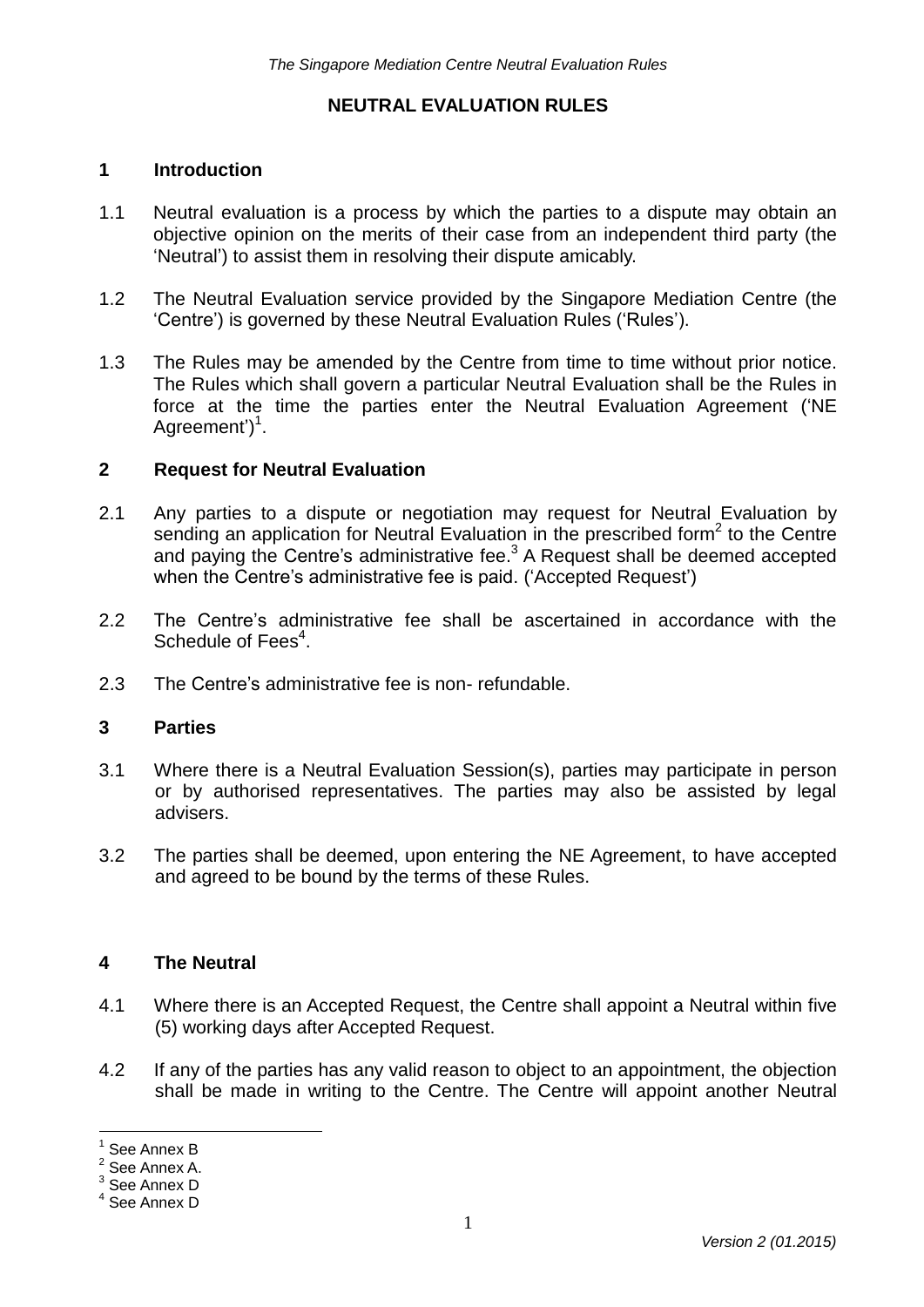within five (5) working days from the date of the receipt of the objection.

- 4.3 A person selected as a Neutral shall disclose any circumstances which may give rise to justifiable doubts as to his independence, impartiality or prevent him from discharging his duties as a Neutral promptly. This duty of disclosure is a continuing duty and should circumstances which may give rise to justifiable doubts as to his independence or impartiality arise during the course of the Neutral Evaluation, the Neutral shall advise the Centre immediately.
- 4.4 Upon receipt of any such disclosure by the Neutral, the Centre shall appoint another person as the Neutral within five (5) working days of receipt of disclosure, unless parties agree to the Neutral's appointment.
- 4.5 The Neutral shall:
	- (a) prepare himself appropriately before the commencement of the Neutral Evaluation; and
	- (b) abide by the terms of the NE Agreement<sup>5</sup> and the Neutral's Code of Conduct<sup>6</sup>.
- 4.6 The Neutral shall not, at any time, act for any of the parties in connection with the subject matter of the Neutral Evaluation.
- 4.7 If the Neutral is unable to continue in his appointment, the Centre shall appoint a substitute Neutral within five (5) working days from the date the Centre receives the Neutral's notice of his inability to continue in the Neutral Evaluation.
- 4.8 If a Neutral resigns or is replaced, the proceedings shall resume at the stage where the Neutral who resigned or was replaced ceased to perform the Neutral's functions, unless the replacement Neutral decides that any part of the prior proceedings are to be repeated.
- 4.9 Where Rule 4.8 applies, the procedural timelines shall be extended by the period of time that elapses between the Neutral's resignation or removal and the appointment of a substitute Neutral. Proceedings shall continue from the stage where the Neutral who resigned or was replaced ceased to perform his functions. The substitute Neutral has the discretion to repeat any part of the proceedings from his appointment.
- 4.10 The Neutral and the Centre are neither agents of, nor acting in any capacity for, any of the parties.
- 4.11 The Neutral is not an agent of the Centre.

## **5 Centre**

5.1 The Centre shall make the arrangements for the Neutral Evaluation, including the following:

<sup>&</sup>lt;u>.</u><br><sup>5</sup> See Annex B

 $^6$  See Annex C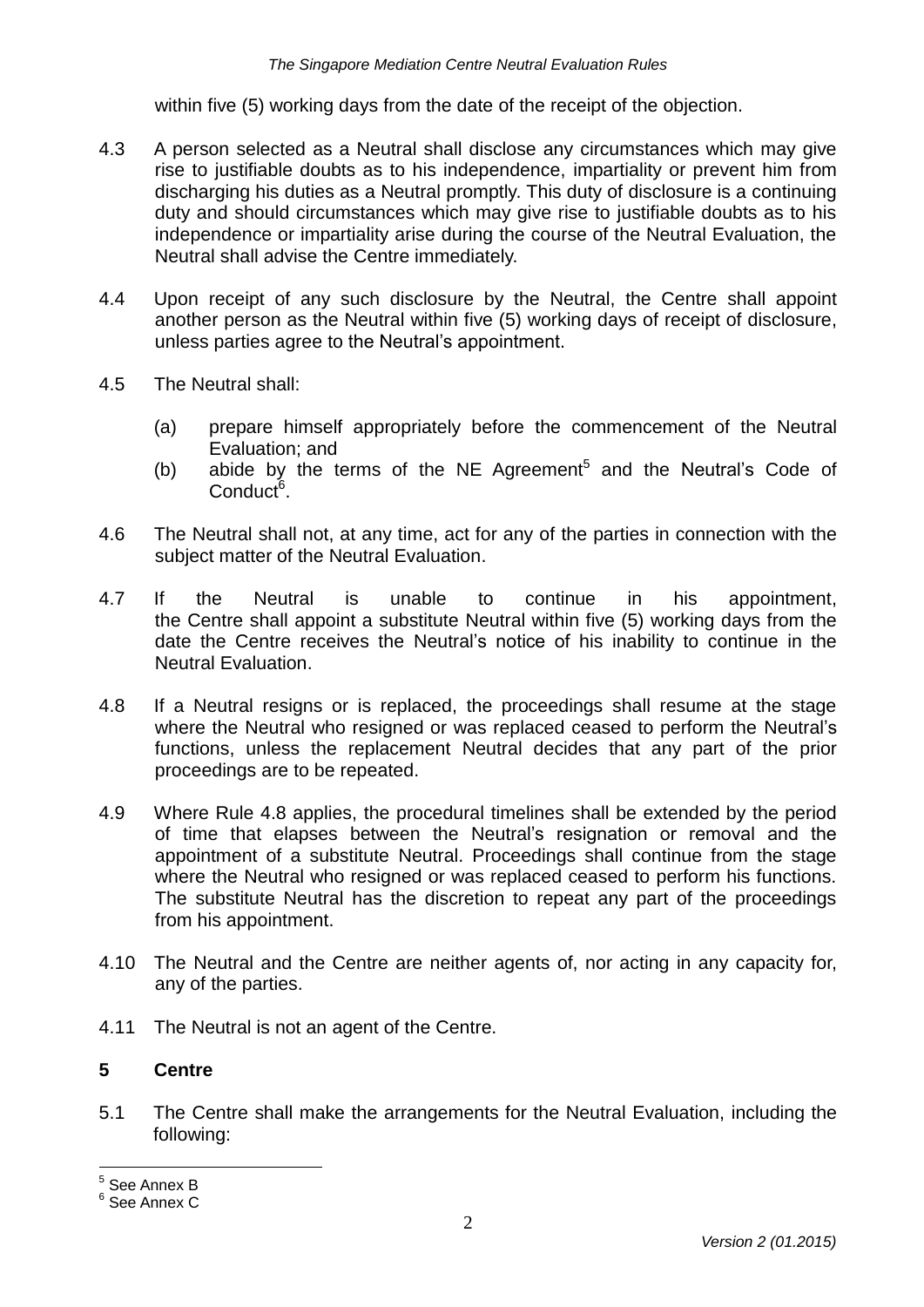- (a) appointment of the Neutral;
- (b) financial management of the Neutral Evaluation;
- (c) provision of a venue for the Neutral Evaluation session(s), if necessary; and
- (d) provision of secretariat support.

# **6 Agreement**

- 6.1 Before the Neutral Evaluation is carried out, the parties shall enter into the NE Agreement in the prescribed form<sup>7</sup> with each other, the Centre and the Neutral in relation to the conduct of the Neutral Evaluation. For the avoidance of doubt, the NE Agreement, or any variations of it, may take the form of any electronic record.
- 6.2 As between the parties, any of the terms of the NE Agreement including but not limited to:
	- (a) the confidentiality of:
		- (i) the Neutral Evaluation process;
		- (ii) the documents and materials prepared for the Neutral Evaluation; or (iii) the communications made during the Neutral Evaluation;
		- (b) the use of the Neutral's written opinion and whether it shall be binding; or
		- (c) the extension of recommended timelines;

may be varied, subject to the approval of the Centre.

# **7 Security Deposit**

- 7.1 Upon signing of the NE Agreement, the Centre shall estimate the total fees and expenses of the Neutral Evaluation and collect a deposit from the parties as reasonable security for estimated costs and expenses ('Security Deposit').
- 7.2 Parties shall pay the Security Deposit in equal shares.
- 7.3 The Security Deposit shall be paid before the first Preliminary Conference. The Centre and/or the Neutral reserve the right not to take any administrative or procedural steps till the Security Deposit is paid in full. The Centre also reserves the right to collect a further Security Deposit where necessary.
- 7.4 If parties decide to terminate the Neutral Evaluation at any stage, Rule 14.4 shall apply.

# **8 Preliminary Conference**

- 8.1 The Neutral shall convene a Preliminary Conference with the parties and their representatives within five (5) working days of the appointment of the Neutral.
- 8.2 During the Preliminary Conference, parties may discuss procedural matters to structure the Neutral Evaluation which may include but are not limited to:

 7 See Annex B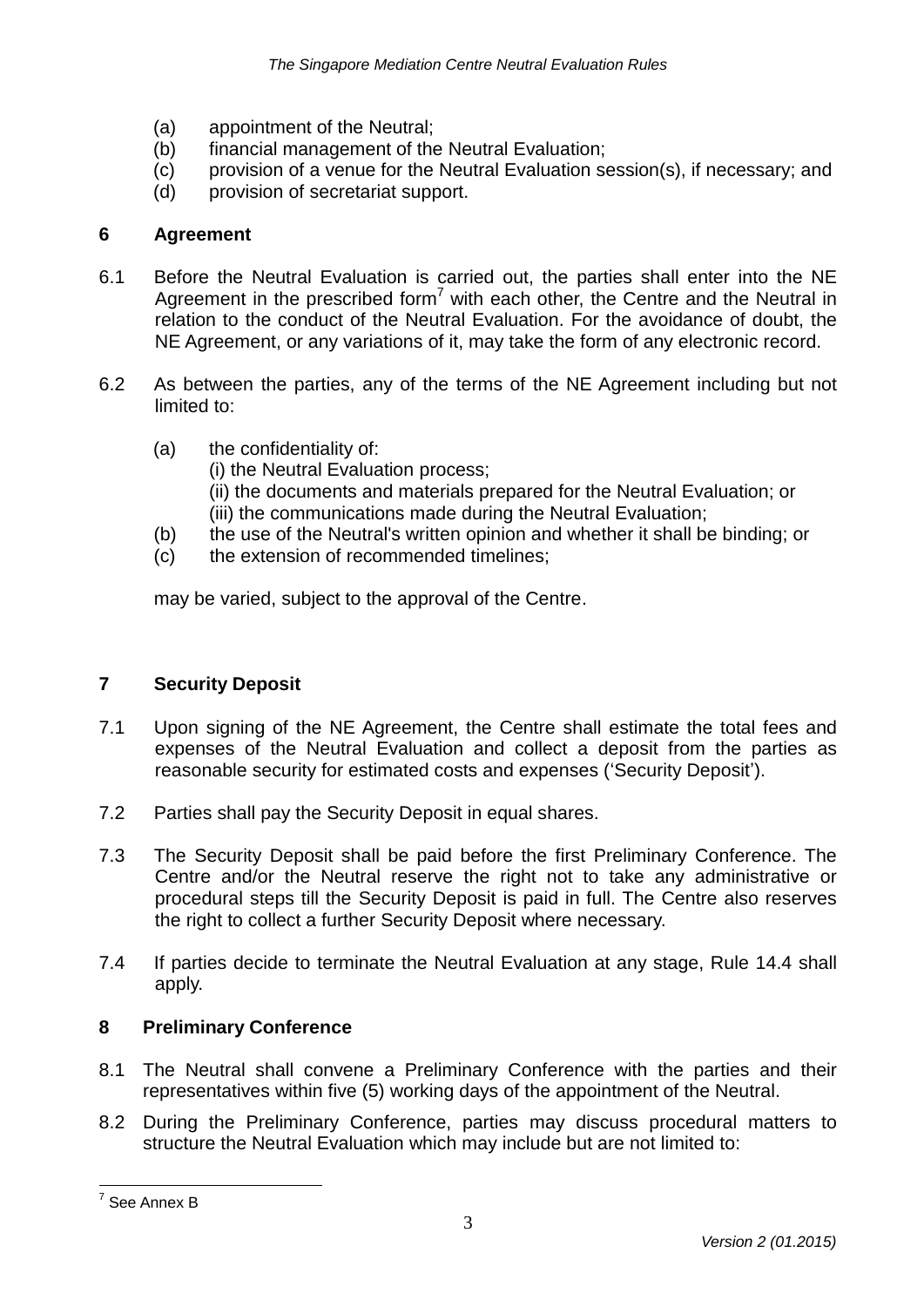- (a) the terms of reference of the Neutral;
- (b) the issues which are in dispute and which matters, if any, can be agreed upon;
- (c) the procedure to be adopted (e.g. the length of time for submissions, if parties have a right of reply, if parties to call for expert witnesses, the type of evidence to be adduced, the right to submit further submissions etc.); and/or
- (d) the scheduling of any Evaluation session(s) as defined in Rule 10.1(b).
- 8.3 For the avoidance of doubt, the Preliminary Conference may be held via electronic means including but not limited to email, tele-, video- or web-conferencing.

## **9 Exchange of Information**

- 9.1 Each party shall, within five (5) working days from the date of the completion of the Preliminary Conference, serve the Neutral, the Centre and all parties with the following:
	- (a) a statement of its case (the "Case Statement"); and
	- (b) copies of all documents referred to in the Case Statement that the party is relying on.
- 9.2 The Case Statement shall include:
	- (a) the nature and basis of the dispute;
	- (b) the factual and legal issues involved in the dispute and the party's contentions as to those issues; and
	- (c) the relief or remedy sought and the quantum of any claim or counterclaim.

### **10 The Neutral Evaluation**

- 10.1 By the signing of the NE Agreement,, parties shall decide whether:
	- (a) the Neutral is to express an opinion based on the Case Statements and documents submitted without further hearings or meetings ('Documentsonly Evaluation'); or
	- (b) to have an evaluation session(s) ('Evaluation Session(s)').

If parties choose a Documents-only Evaluation, there shall be no Evaluation Session(s). The Neutral may raise queries and/or seek clarification on the points raised in the Case Statements.

- 10.2 If parties wish for an Evaluation Session(s), it shall be held within five (5) working days from the date the Neutral receives all the Case Statements and documents.
- 10.3 The Evaluation Session(s) is informal and the rules of evidence do not apply. For the avoidance of doubt, evidence may be given via electronic means including but not limited to email, tele-, video- or web- conferencing
- 10.4 The Neutral may conduct a site visit with the consent of the parties. Such a site visit shall be treated as part of the Evaluation Session(s).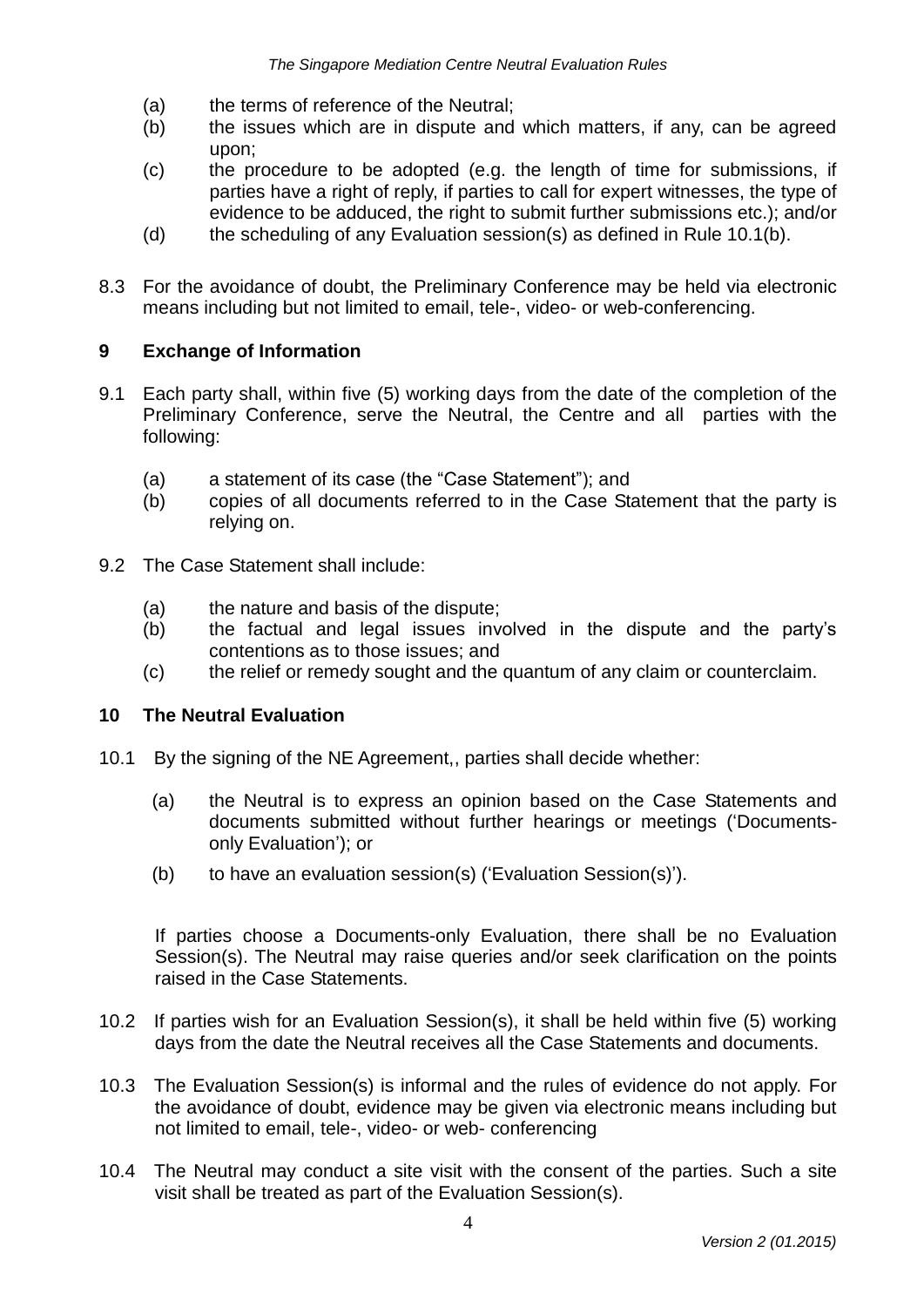- 10.5 The Neutral may choose to investigate the matter further by obtaining expert advice in technical matters. This investigation shall form part of the Evaluation Session(s).
	- (a) If the Neutral is of the view that further investigations should be conducted after the Evaluation Session(s), parties should be informed accordingly. Unless parties agree to commission such an investigation, the Neutral shall render an opinion based solely on the submissions and evidence available. The Neutral may qualify the opinion to explain the constraints under which the opinion was rendered.
	- (b) If the parties decide to commission such an investigation, the expert commissioned to conduct the investigation shall be an agent of the parties, and the parties themselves shall be jointly liable to the expert for the costs of the investigation. The parties shall pay the expert's costs directly, and the expert's costs shall be a separate expense item over and above the administrative fees and expenses payable to the Centre and the Neutral's professional charges.
- 10.6 Unless a Party requests the return of any documents provided to the Neutral for the purpose of the Evaluation Session(s), the Neutral and the Centre shall destroy all documents and records provided by the parties for the purpose of the Evaluation within 2 calendar months from the date of service of the Opinion on the parties.

## **11 The Opinion**

- 11.1 The Neutral shall serve his Opinion on the Centre within ten (10) working days from the date of the last Evaluation Session(s) or further investigation or site visit, whichever is latest. In the case of a Documents-only Evaluation, the Neutral shall serve his Opinion on the Centre within ten (10) working days from the date he receives all the Case Statements and documents.
- 11.2 Unless parties agree otherwise, the Neutral shall provide an Opinion which is reasoned and in writing.
- 11.3 The Neutral's Opinion shall be based on the submissions and materials presented to the Neutral by parties and the Neutral's actual observations during any site inspection or any further investigation that is conducted as part of the Neutral Evaluation. The comments made and opinions expressed by the Neutral shall be read subject to the constraints under which the Neutral Evaluation is conducted.

# **12 Stay of Proceedings**

12.1 Unless the parties agree otherwise, the Neutral Evaluation shall not prevent the commencement of any suit or arbitration, nor act as a stay of such proceedings.

# **13 Confidentiality**

13.1 This Neutral Evaluation process is entirely private and confidential. All parties involved shall keep the matter fully confidential except as is required by law.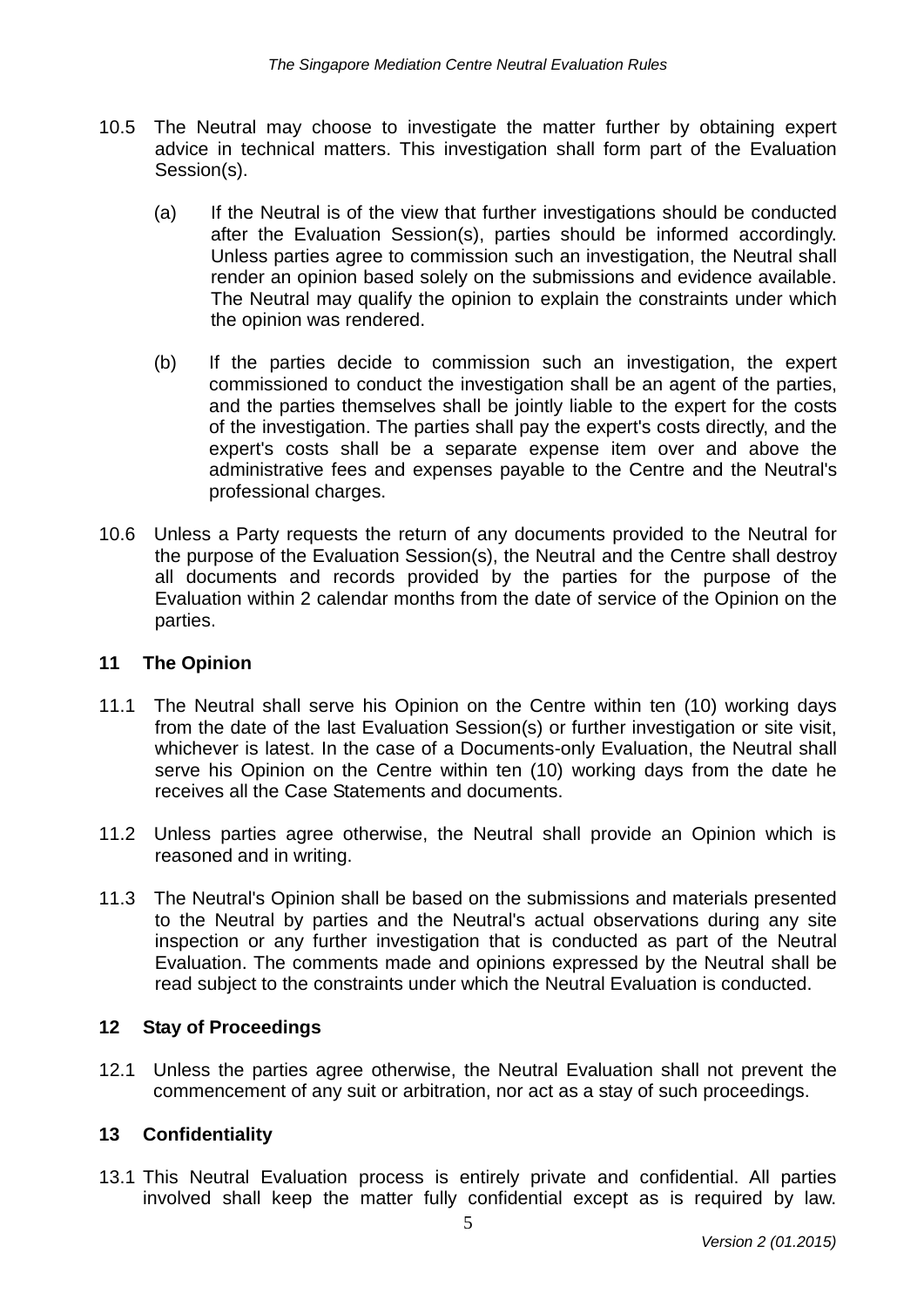- 13.2 Any person attending the hearing may do so only by consent of the parties and Neutral.
- 13.3 The Neutral Evaluation shall be conducted in confidence. In particular, if a meeting is convened:
	- (a) No transcript, audio or video recording or other formal record shall be made at any stage of the Neutral Evaluation.
	- (b) Only the Neutral, the parties and/or their representatives and/or legal advisers shall be permitted to participate during the Neutral Evaluation.
- 13.4 Unless the parties agree otherwise, all communications expressed and disclosed in the course of the Neutral Evaluation, including all materials prepared and/or rendered and/or exchanged for purposes of the Neutral Evaluation shall be kept confidential, treated as 'without prejudice' and shall not be offered as evidence in any other proceedings.

## **14 Fees**

- 14.1 In the event that the actual fees and expenses of the Neutral Evaluation ("the Final Fee") is less than the Security Deposit, the Centre will serve the Opinion as soon as practicable.
- 14.2 In the event that the Final Fee is more than the Security Deposit, the Centre shall advise parties accordingly. Parties shall remain jointly and severally liable for the outstanding amount of the Final Fee. The Centre will serve the Opinion on the parties after the outstanding amount is paid in full.
- 14.3 Parties shall bear their own costs, expenses and disbursements of their participation and the fees of their legal advisers and representatives in the Neutral Evaluation.
- 14.4 If the Parties agree not to proceed with the Neutral Evaluation at any stage after an Accepted Request, the Security Deposit shall be refunded to the parties after deduction of the fees and expenses incurred by the Neutral and the Centre up to and including the date of termination, computed at the Centre's discretion.

## **15 Waiver of Liability and Disclaimer**

- 15.1 The parties shall not make any claim whatsoever against the Neutral and/or the Centre and/or the Centre's officers or employees for any matter in connection with or in relation to:
	- (a) the Neutral Evaluation; and/or
	- (b) the services provided by the Neutral and/or the Centre; and/or
	- (c) the dispute between the parties.
- 15.2 The Neutral shall not be liable to the parties for any act or omission whatsoever in connection with the services provided by him or in relation to the Neutral Evaluation.
- 15.3 The Centre shall not be liable to the parties for any act or omission whatsoever in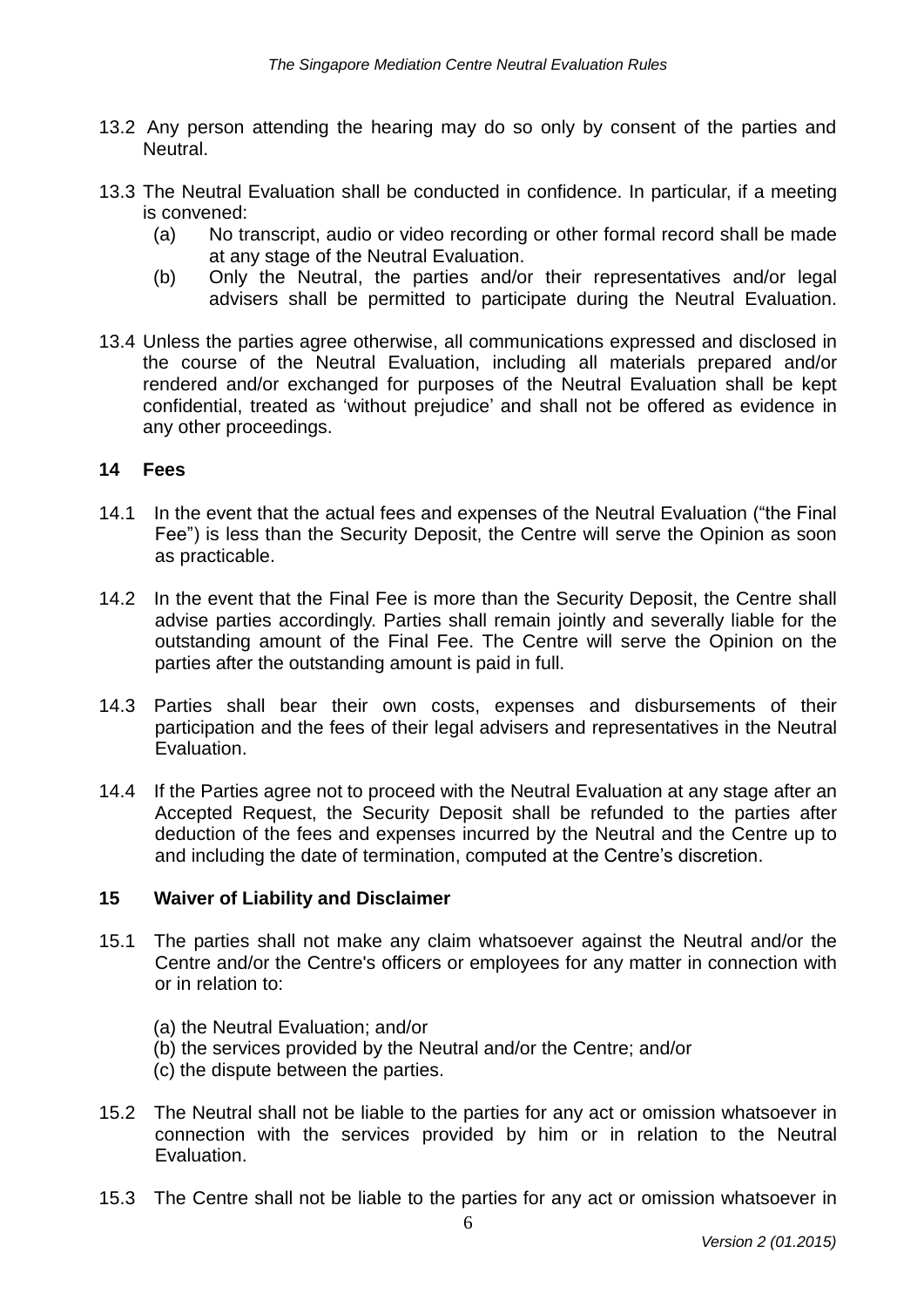connection with the services provided by the Neutral and/or the Centre or in relation to the Neutral Evaluation.

- 15.4 All comments made and opinions expressed by the Neutral, whether oral or in writing, are stated:
	- (a) in the context of the dispute between the parties; and
	- (b) for the limited purpose of assisting the parties in resolving their dispute.
- 15.5 The parties shall not engage or appoint the Neutral as a consultant or arbitrator in any proceedings in relation to the dispute. Unless the parties agree otherwise, they shall not call the Neutral as a witness in any proceedings arising out of or in connection to the Neutral Evaluation.
- 15.6 The parties shall also not call the Centre or any of its officers or employees as a witness, consultant, arbitrator or expert in any proceedings in relation to the dispute.

## **16 Interpretation**

- 16.1 In these Rules, any reference to the masculine includes the feminine.
- 16.2 The interpretation that is given by the Centre to any provision in this Neutral Evaluation Procedure shall be the correct interpretation of the provision concerned.

## **ANNEXES**

- Annex A Request for Neutral Evaluation
- Annex B Neutral Evaluation Agreement
- Annex C Neutral's Code of Conduct
- Annex D Fee Schedule

**Issued by the Singapore Mediation Centre 2 May 2012**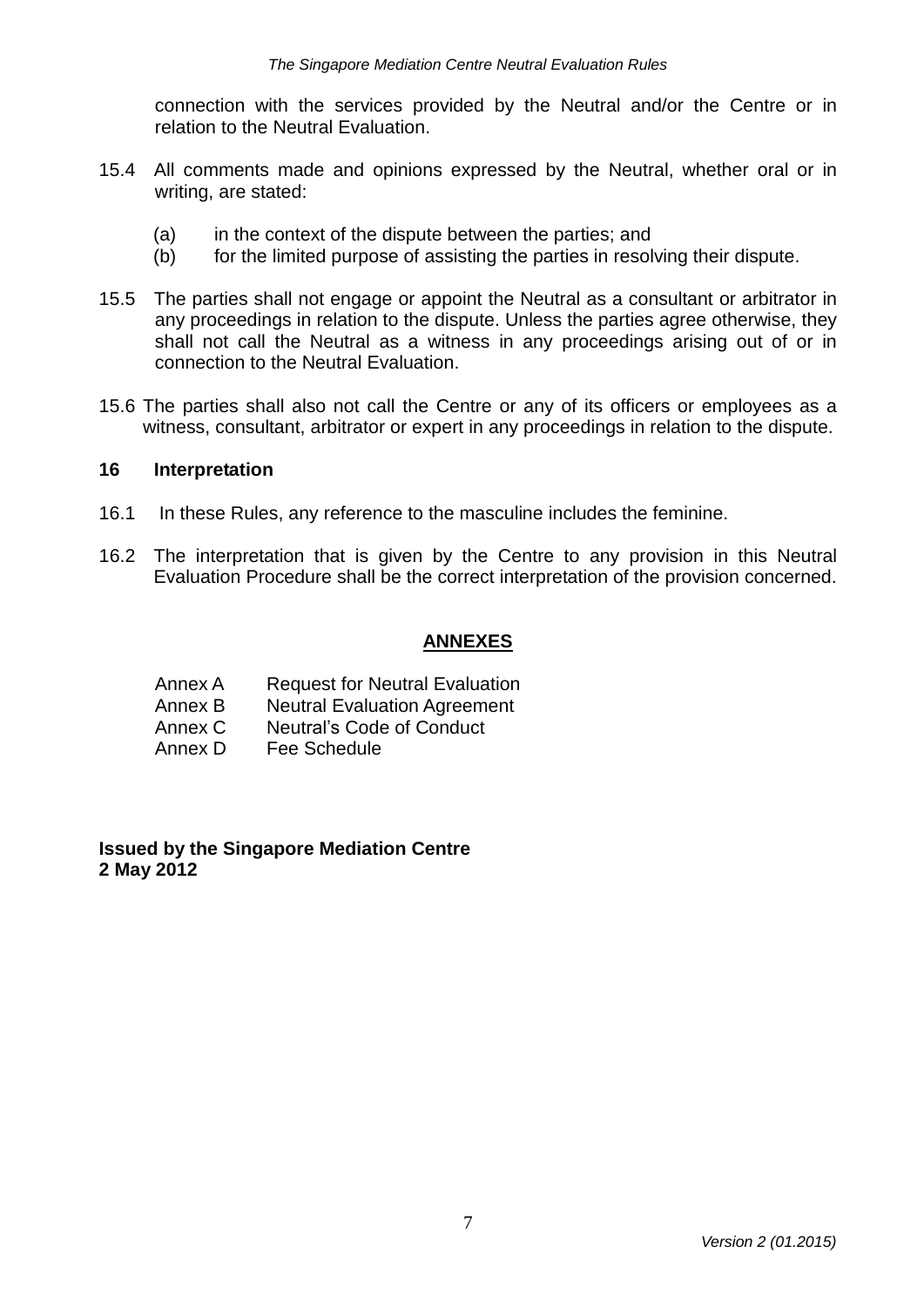**ANNEX A**

# **SINGAPORE MEDIATION CENTRE**

# **NEUTRAL EVALUATION SERVICE REQUEST FOR NEUTRAL EVALUATION**

# **To: The Singapore Mediation Centre**

# **Request and the Parties involved**

1.1 We/I wish to request for a Neutral Evaluation of a dispute between the following parties:

| <b>Particulars of Applicant(s)</b>  |
|-------------------------------------|
| Full Name:                          |
| Address:                            |
| Telephone number:                   |
| Fax number:                         |
| Email address:                      |
| Authorised Representative (if any): |

| <b>Particulars of Respondent(s)</b> |  |
|-------------------------------------|--|
| Full Name:                          |  |
|                                     |  |
| Address:                            |  |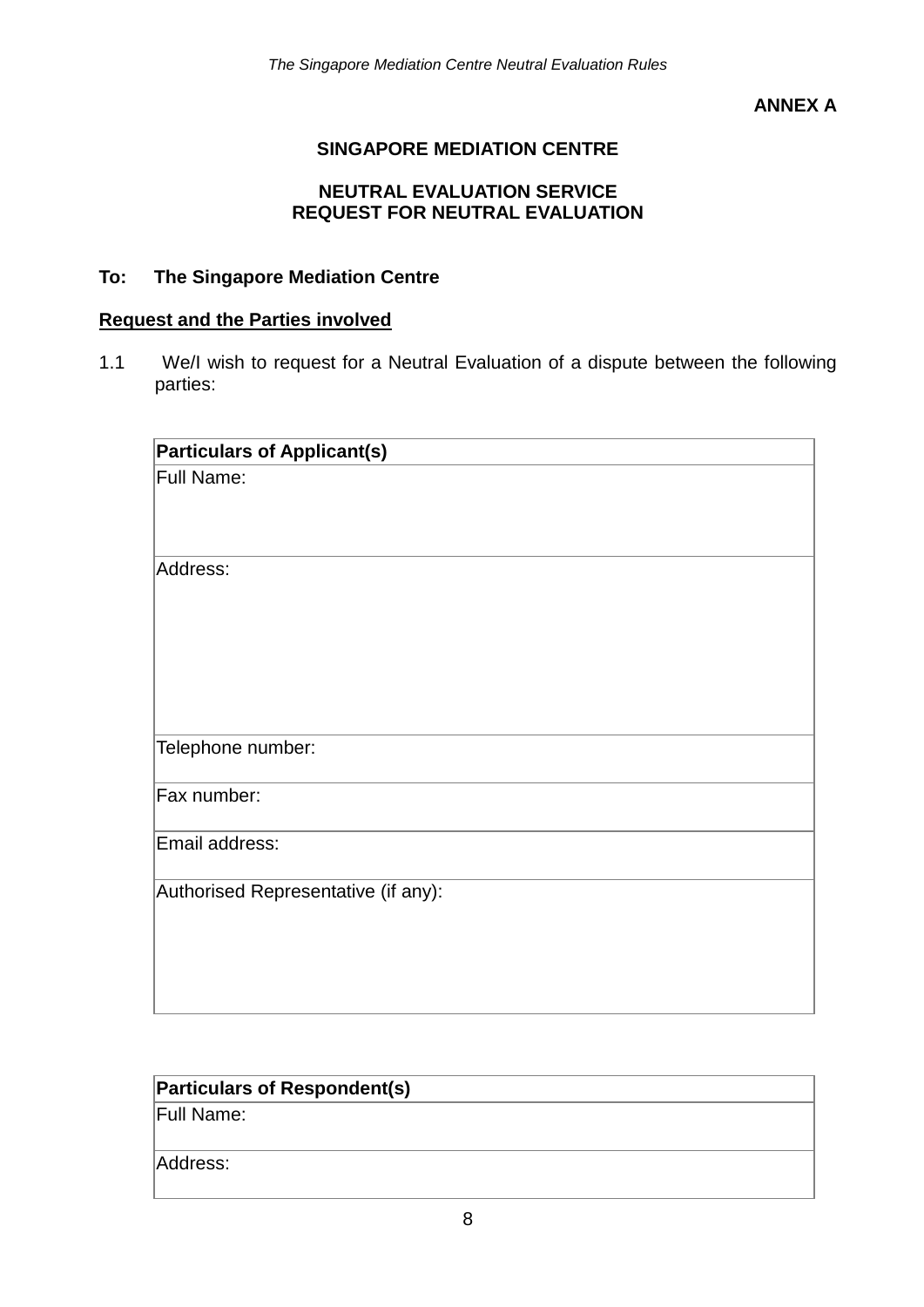Telephone number:

Fax number:

Email address:

Authorised Representative (if any):

(If there is more than one applicant or respondent, please provide the relevant details in a separate document)

- 1.2 We/I confirm that the parties above are agreeable to Neutral Evaluation.
- 1.3 The Parties request for the Neutral Evaluation to be a:

| Documents-Only Neutral Evaluation          |
|--------------------------------------------|
| Neutral Evaluation with hearing session(s) |

1.4 The Parties request for the Opinion of the Neutral to be:

| Binding     |
|-------------|
| Non-binding |

# **1 Brief Details of Dispute**

2.1 The brief details of the dispute are as follows:

| Type of Dispute (eg. shipping, construction etc.)     |  |  |
|-------------------------------------------------------|--|--|
| <b>Particulars of Issue(s) for Neutral Evaluation</b> |  |  |
|                                                       |  |  |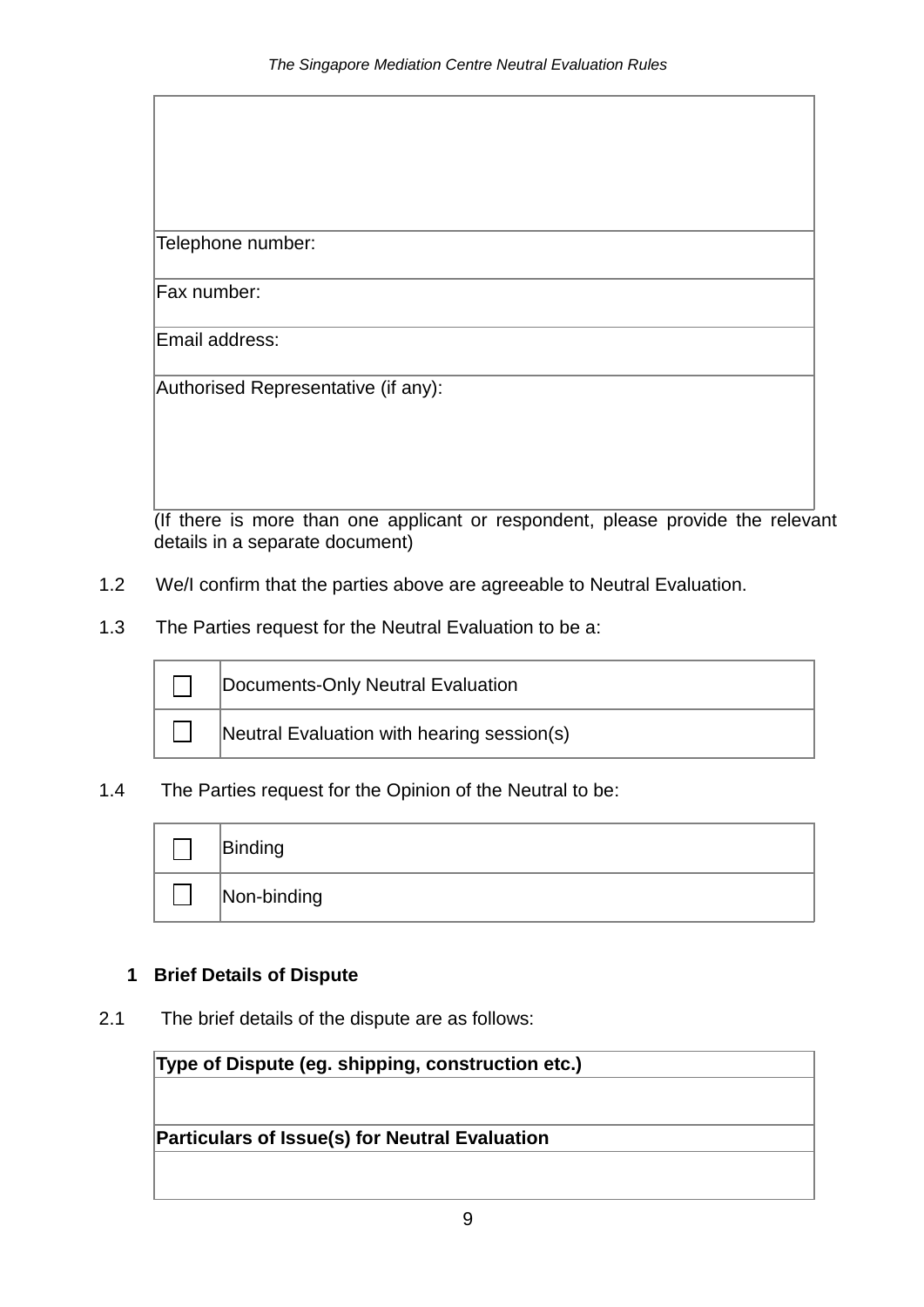| Legal proceedings have not been commenced in respect of this<br>dispute.                                                            |
|-------------------------------------------------------------------------------------------------------------------------------------|
| Legal proceedings have been commenced in respect of this dispute<br>and<br>the particulars of the legal proceedings are as follows: |
| Suit number(s):                                                                                                                     |

## **3 Administration Fee**

3.1 The Parties understand that the Administration Fee of \_\_\_\_\_\_\_\_\_\_\_\_\_\_\_\_\_\_\_\_\_\_ applicable to this Request is non-refundable.

# **4 Payment Method**

| Cheque No.<br>S\$<br><b>GST</b>                 | of amount<br>being the administration fee (inclusive of |
|-------------------------------------------------|---------------------------------------------------------|
| Cash of amount of S\$<br>fee (inclusive of GST) | being the administration                                |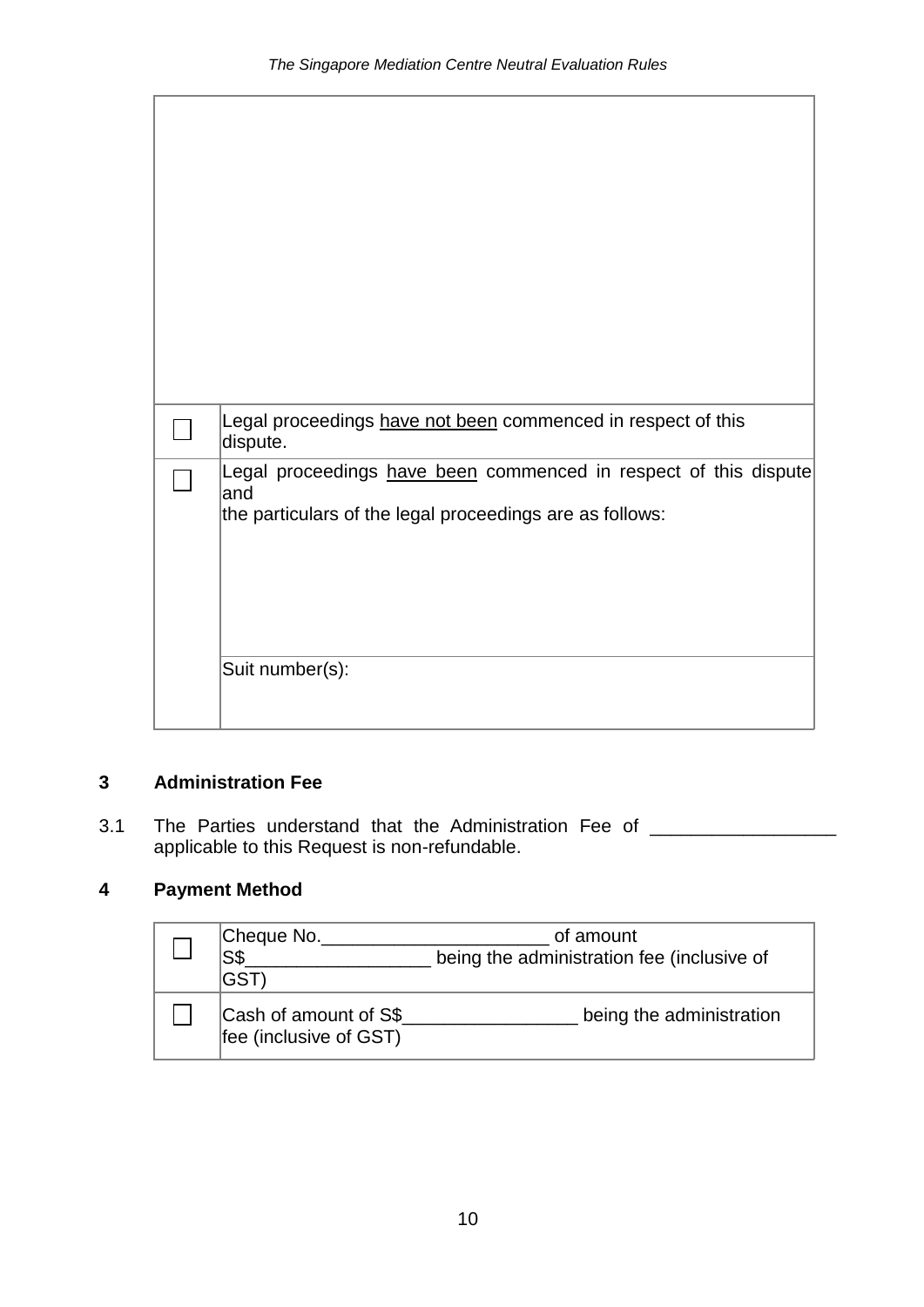**Signed by:**

Name:<br>NRIC/Passport No: NRIC/Passport No: Case of the Contract of Contract Contract Organisation stamp<br>
Organisation stamp<br>
(*if applicable*) Date: For and on behalf of Applicant(s): *(if applicable)*

\_\_\_\_\_\_\_\_\_\_\_\_\_\_\_\_\_\_\_\_\_\_\_\_\_\_\_\_\_\_\_\_\_\_\_\_\_\_\_\_\_\_\_\_\_\_

*(if applicable)* 

# **FOR OFFICIAL USE ONLY**

Filing Date:

Remarks (if any):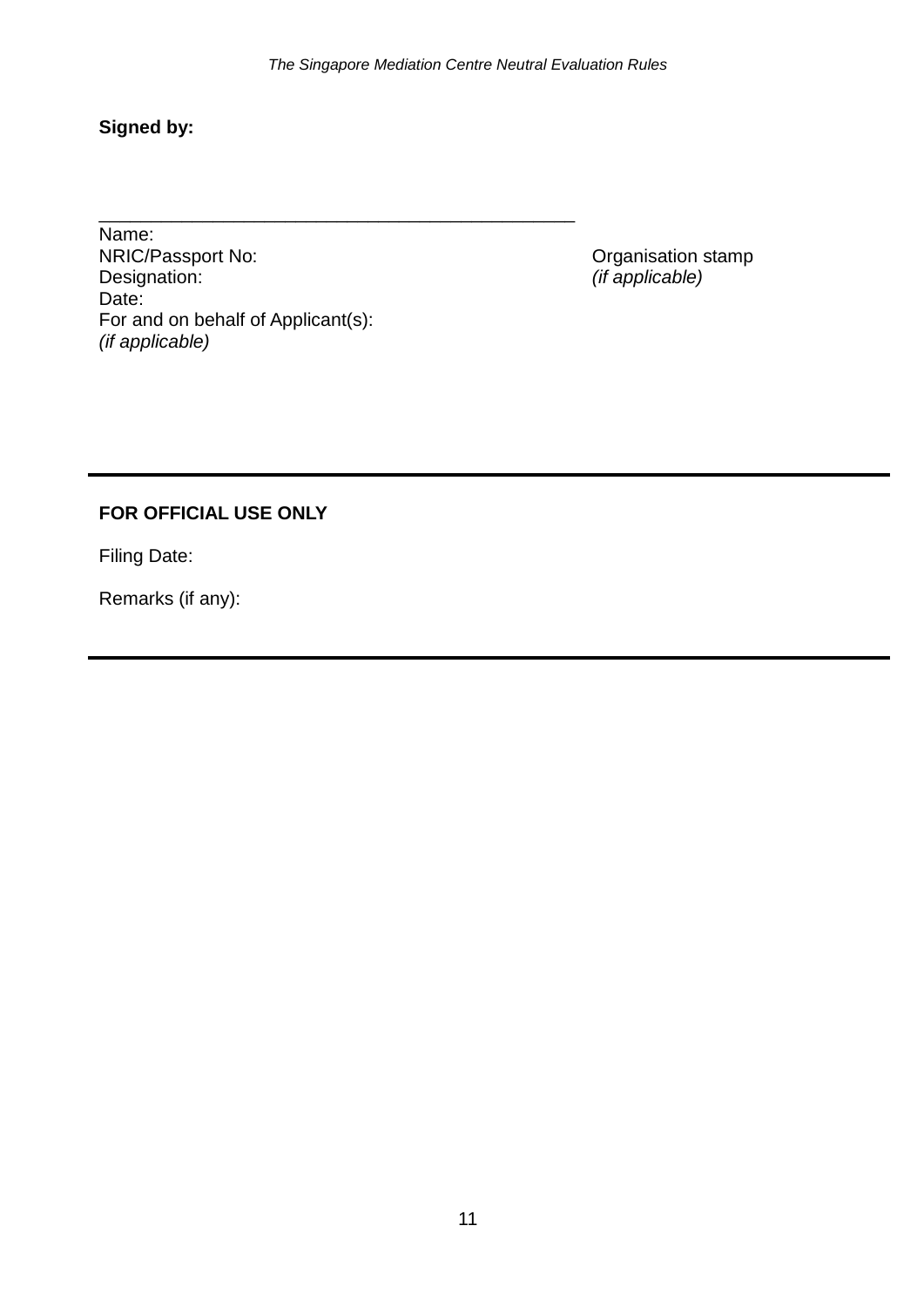#### **ANNEX B**

#### **SINGAPORE MEDIATION CENTRE**

### **NEUTRAL EVALUATION SERVICE NEUTRAL EVALUATION AGREEMENT**

This Agreement is made between:

- (1) The Singapore Mediation Centre of 1 Supreme Court Lane, Level 4, Singapore 178879 (the Centre);
- (2) [Name of Neutral] of [Address of Neutral] (the Neutral)
- (3) [Name of Party 1] of [Address of Party 1]
- (4) [Name of Party 2] of [Address of Party 2] (jointly the Parties)

#### **Whereas**

- A. The Parties wish to attempt in good faith to resolve the disputes that have arisen between the parties.
- B. The Centre and the Neutral have agreed to provide the Centre's Neutral Evaluation Service to assist the Parties in resolving these matters.

It is agreed as follows:

#### **1 The Neutral**

- 1.1 The Parties consent to the appointment of [Title and Name of Neutral] to be the Neutral for the Neutral Evaluation of the dispute that has arisen between them.
- 1.2 The Neutral is independent of the Parties and does not offer legal advice nor does he have any duty to assert or protect the legal rights of any party or any duty to raise any issues not raised by either side.

#### **2 Terms and Process of Neutral Evaluation**

- 2.1 A working day means a day of the week other than Saturday, Sunday and any public holidays within the meaning of the Holidays Act (Cap. 126).
- 2.2 The Centre, the Neutral, and the Parties agree to abide by the Centre's Neutral Evaluation Rules.
- 2.3 This Neutral Evaluation process is entirely private and confidential. The Centre, the Neutral, and the Parties involved shall keep the matter fully confidential except as is required by law.
- 2.4 Unless the Parties agree otherwise:
	- (a) what transpires during the Neutral Evaluation;
	- (b) all documents and materials prepared for the Neutral Evaluation (except those that would, in any event, have been admissible as evidence or discoverable in other proceedings); and
	- (c) all communications made during the Neutral Evaluation, including any oral comments made or written opinions rendered by the Neutral;

shall be kept confidential and shall not be used in any other proceedings.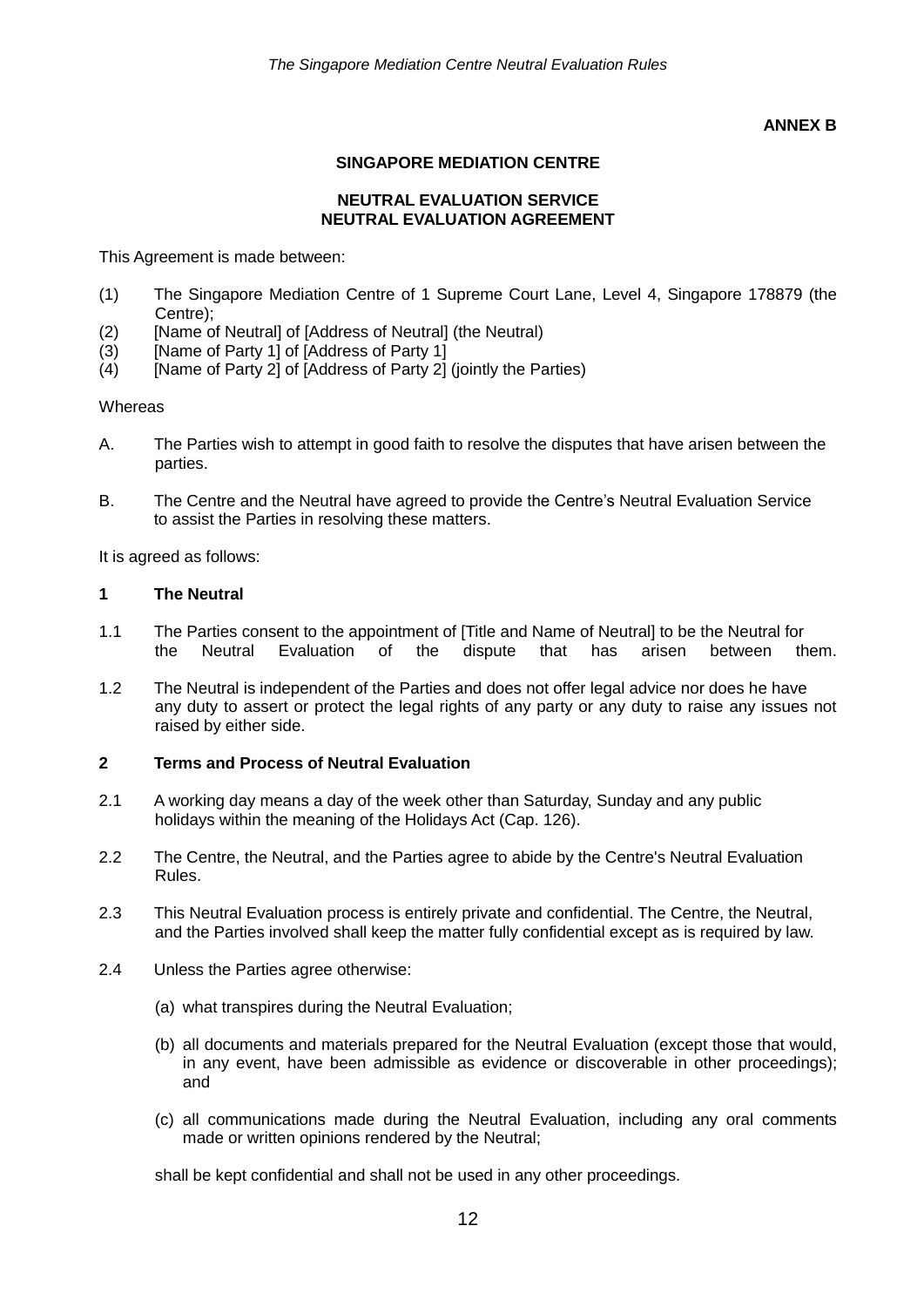- 2.5 The Opinion provided by the Neutral shall be binding/non-binding<sup>8</sup>.
- 2.6 This Neutral Evaluation shall be a Documents-only Neutral Evaluation/Neutral Evaluation with hearing session(s) $9$  and shall be governed accordingly by the Centre's Neutral Evaluation Rules.
- 2.7 Unless the Parties agree otherwise, they shall not call the Neutral as a witness in any proceedings arising out of or in connection to the Neutral Evaluation.

#### **3 Authorisation of Representatives**

3.1 The following persons are authorised to represent the Parties in the Neutral Evaluation:

| Party             | Name of Representative | NRIC No./Passport No.<br>of Representative(s) |
|-------------------|------------------------|-----------------------------------------------|
| [Name of Party 1] |                        |                                               |
| [Name of Party 2] |                        |                                               |

#### **4 Waiver of Liability**

- 4.1 In consideration of the Centre and the Neutral providing the Neutral Evaluation Service sought by the Parties:
	- (a) The Parties shall not make any claim whatsoever against the Neutral and/or the Centre, its officers and employees for any matter arising out of or in connection to:
		- i. the Neutral Evaluation; and/or
		- ii. the services provided by the Neutral and/or the Centre; and/or
		- iii. the dispute between the Parties.
	- (b) The Neutral shall not be liable to the Parties for any act or omission arising out of or in connection to the services provided by the Neutral or in relation to the Neutral Evaluation, unless the act or omission is fraudulent or involves wilful misconduct.
	- (c) The Centre shall not be liable to the Parties for any act or omission arising out of or in connection with the Neutral Evaluation.

#### **5 Fees and Expenses**

- 5.1 The Centre shall estimate the total fees and expenses of the Neutral Evaluation and shall collect a deposit from the Parties as reasonable security (Security Deposit).
- 5.2 The Centre reserves the right to collect a further Security Deposit where necessary.

#### **6 Law and Jurisdiction**

6.1 This Agreement shall be governed by Singapore law and is under the jurisdiction of the Singapore Courts.

 $\frac{1}{8}$ Delete where inapplicable.

<sup>&</sup>lt;sup>9</sup> Delete where inapplicable.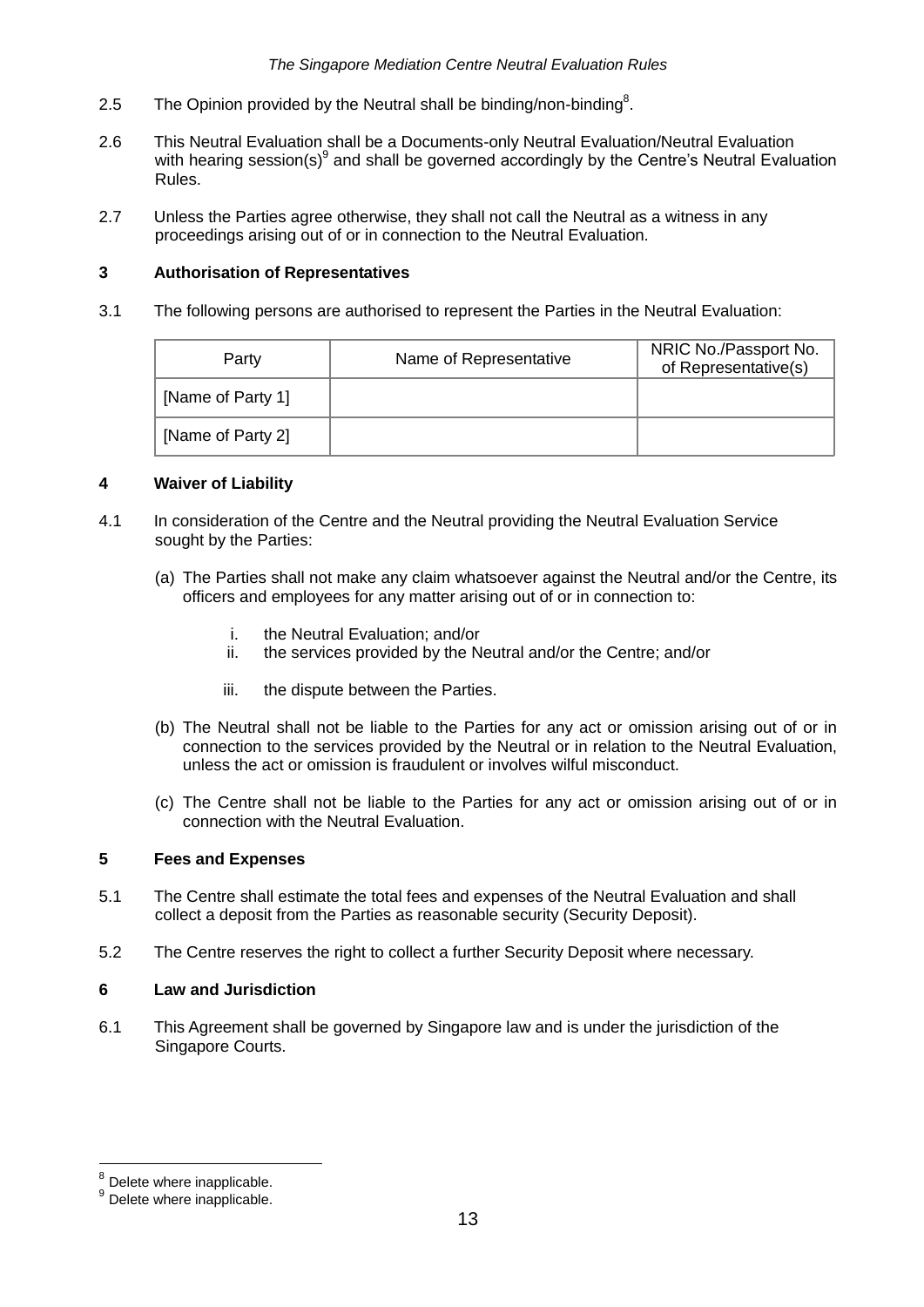Signed by:

Signed by:

[Name and designation] for and on behalf of [Party 2]

\_\_\_\_\_\_\_\_\_\_\_\_\_\_\_\_\_\_\_\_\_\_\_\_\_\_\_\_\_\_\_\_\_\_\_\_

\_\_\_\_\_\_\_\_\_\_\_\_\_\_\_\_\_\_\_\_\_\_\_\_\_\_\_\_\_\_\_\_\_\_\_

[Name and designation] for and on behalf of [Party 2]

\_\_\_\_\_\_\_\_\_\_\_\_\_\_\_\_\_\_\_\_\_\_\_\_\_\_\_\_\_\_\_\_\_\_\_

\_\_\_\_\_\_\_\_\_\_\_\_\_\_\_\_\_\_\_\_\_\_\_\_\_\_\_\_\_\_\_\_\_\_\_

Signed by:

Signed by:

[Name and designation] for and on behalf of the Centre [Name and designation] The Neutral

Dated: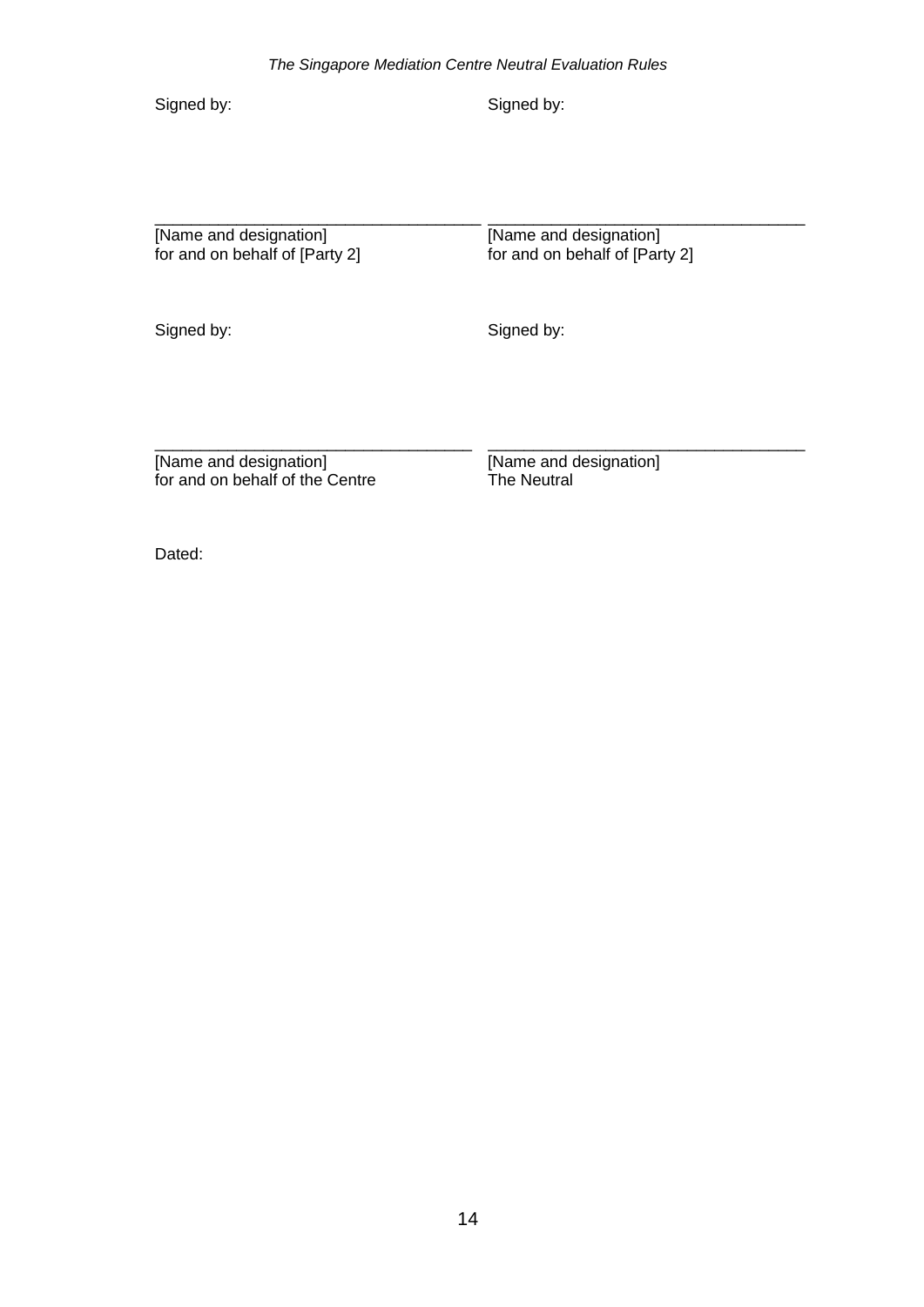**ANNEX C**

## **SINGAPORE MEDIATION CENTRE**

### **NEUTRAL EVALUATION SERVICE REQUEST FOR NEUTRAL EVALUATION**

### **CODE OF CONDUCT**

This Code of Conduct (this Code) applies to all persons appointed by the Singapore Mediation Centre (the Centre) to act as Neutrals in the Neutral Evaluation Service provided by the Centre.

#### **1 Acceptance of Assignment**

1.1 A Neutral will, before accepting an assignment, ensure that he is able to conduct the Neutral Evaluation expeditiously, independently and impartially.

#### **2 Impartiality**

- 2.1 A Neutral will be impartial and fair to the parties, and be seen to be so. Following from this, he will disclose to the Centre and, if he is nevertheless appointed by the Centre, to the parties any information which may lead to the impression that he may not be impartial or fair, including, that:
	- (a) he has acted in any capacity for any of the parties;
	- (b) he has a financial or any other interest (direct or indirect) in any of the parties or the outcome of the Neutral Evaluation; or
	- (c) he has any confidential information about the parties or the matter that is the subject of the Neutral Evaluation derived from sources outside the Neutral Evaluation proceedings.
- 2.2 If the Centre offers a Neutral an appointment for which there is an actual, potential or apparent conflict of interest between the Neutral and any of the parties, the Neutral shall disclose this to the Centre.
- 2.3 If, at any stage during the Neutral Evaluation proceedings, circumstances arise that could give rise doubts to the impartiality or independence of the Neutral, he shall promptly disclose such circumstances to the Centre for its further action.
- 2.4 A Neutral shall not accept an appointment if he has previously acted for any of the parties in connection with the subject matter of the Neutral Evaluation.
- 2.5 When in doubt, a Neutral shall refer the matter to the Centre.
- 2.6 A Neutral (or any member of his firm or company) shall not act for any of the parties subsequently in any matter related to or arising out of the subject matter of the Neutral Evaluation without the written informed consent of all the parties.

### **3 The Neutral Evaluation Procedure**

3.1 A Neutral will act in accordance with the Centre's Neutral Evaluation Rules and the Neutral Evaluation Agreement.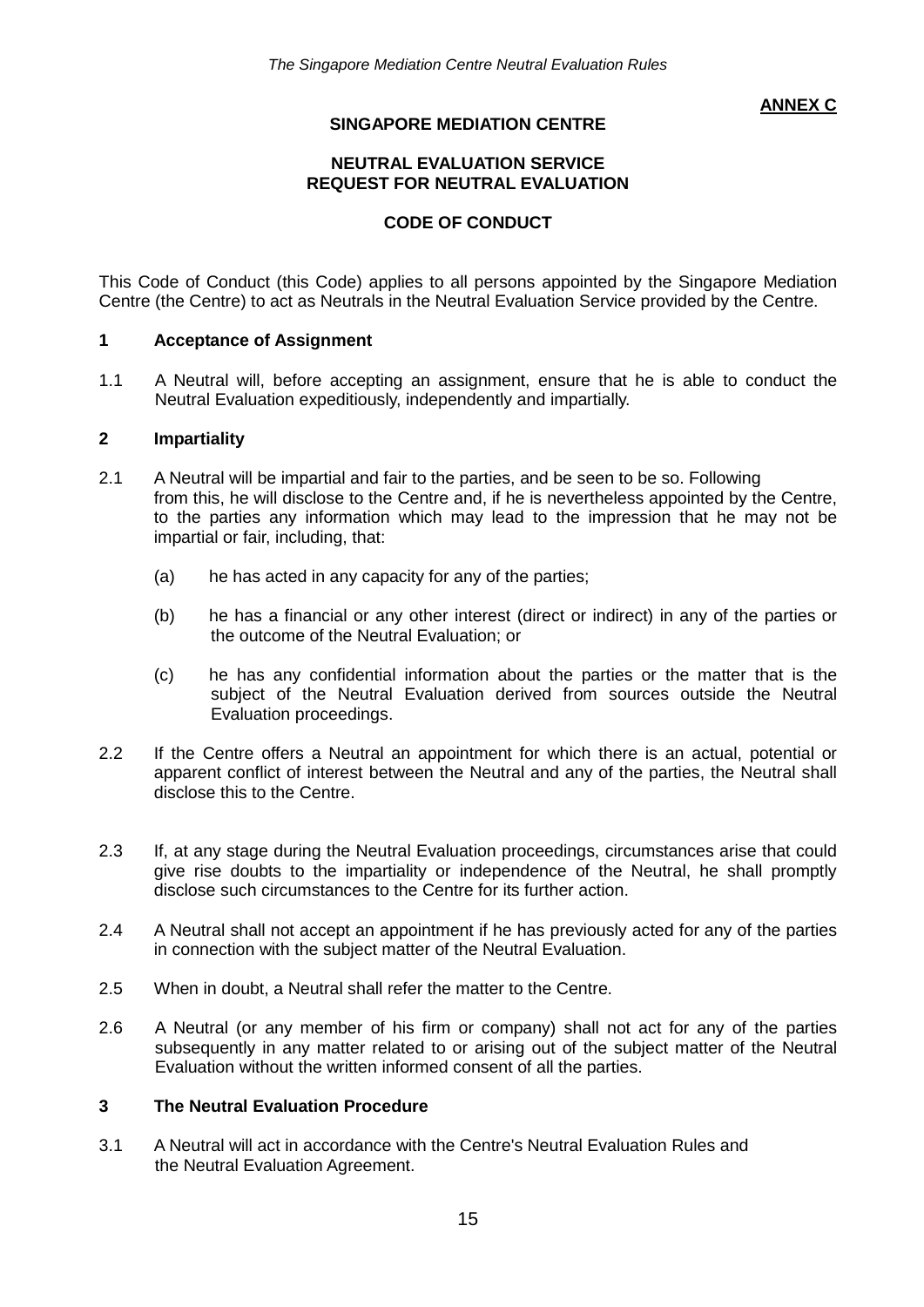## **4 Confidentiality**

- 4.1 Any document or information supplied for and/or disclosed in the course of the Neutral Evaluation will be kept confidential. A Neutral will only disclose the same if required to do so by law, or pursuant to an order of a court, or with the consent of all the parties.
- 4.2 A Neutral shall not act as a consultant or arbitrator in any proceedings arising or in connection to the subject matter of the Neutral Evaluation.
- 4.3 Unless all the parties agree, a Neutral shall not act as a witness or expert in any proceedings arising out of or in connection to the subject matter of the Neutral Evaluation.

#### **5 Preparation**

- 5.1 The Neutral will prepare himself appropriately before the commencement of the Neutral Evaluation.
- 5.2 The Neutral should carry out his role in a conscientious and diligent manner.

### **6 Withdrawal**

- 6.1 A Neutral shall withdraw from a case:
	- (a) when he realises that he has committed a breach of any of the terms of this Code;
	- (b) if there is a justifiable request to do so in writing by any of the parties; or
	- (c) when he is required by any of the parties to do anything in breach of this Code or the Centre's Neutral Evaluation Rules.

The Neutral shall, on the occurrence of (a), (b), or (c) as set out above immediately inform the Centre of his withdrawal.

- 6.2 In the event that a Neutral is requested to withdraw on request by parties, the Neutral may, after careful consideration, decide that:
	- (a) the reason for the challenge is not justifiable; or
	- (b) the withdrawal would cause unfair delay or expense or would be contrary to the ends of justice;

shall consult the Centre on the appropriateness of continuing as a Neutral.

- 6.3 A Neutral may, with the concurrence of the Centre, withdraw from a case if:
	- (a) any of the parties breaches the Neutral Evaluation Agreement or the Centre's Neutral Evaluation Rules;
	- (b) any of the parties acts unconscionably; or
	- (c) the parties allege that he is in breach of this Code.
- **7 Fees**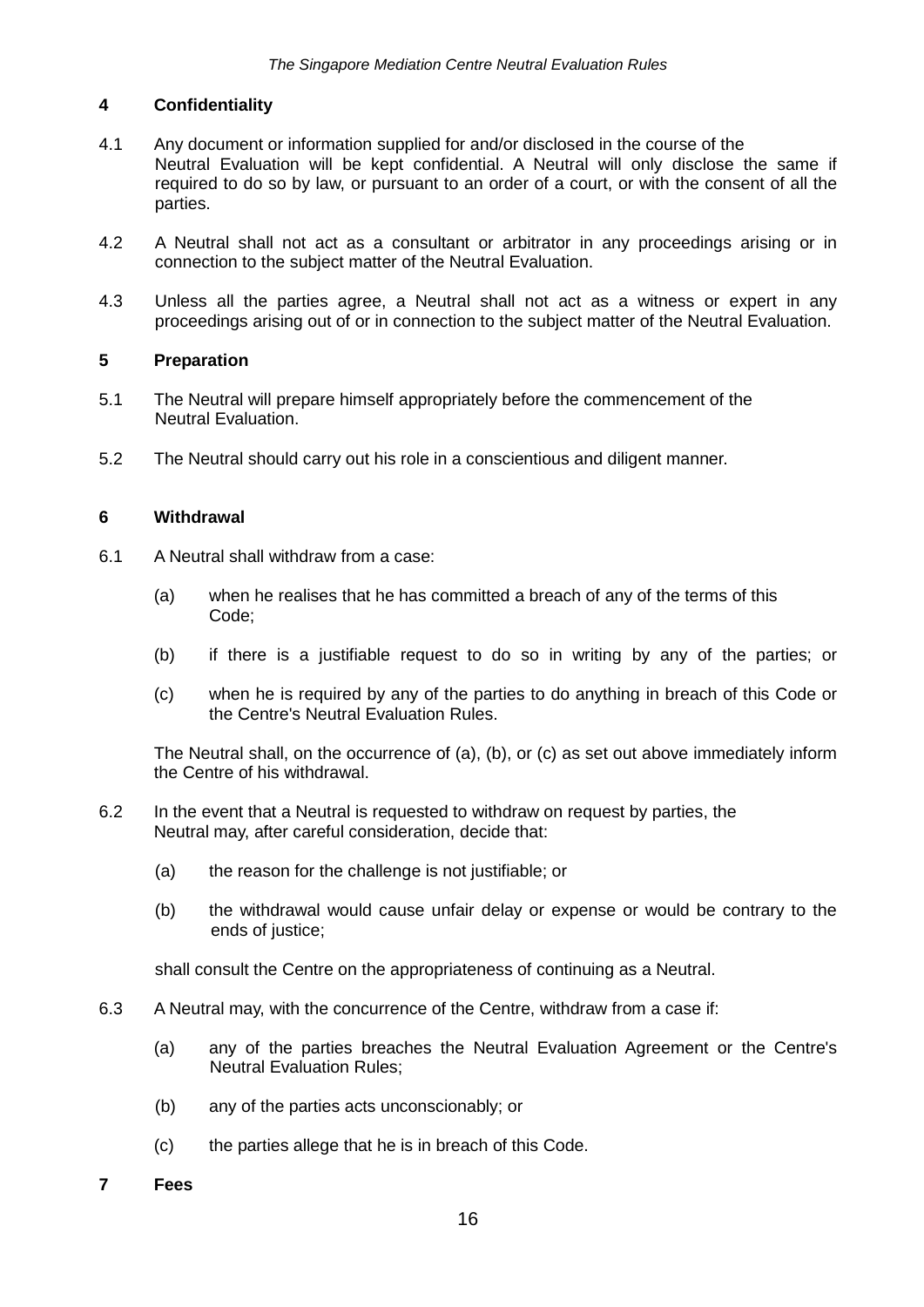7.1 In accepting the appointment, the Neutral expressly agrees to the fees as fixed by the Centre, and he shall not make any unilateral or private arrangements with any of the parties for any fees.

## **8 Compliance**

8.1 In abiding by this Code and the Neutral Evaluation Agreement, the Neutral must at all times act in accordance with the laws of Singapore.